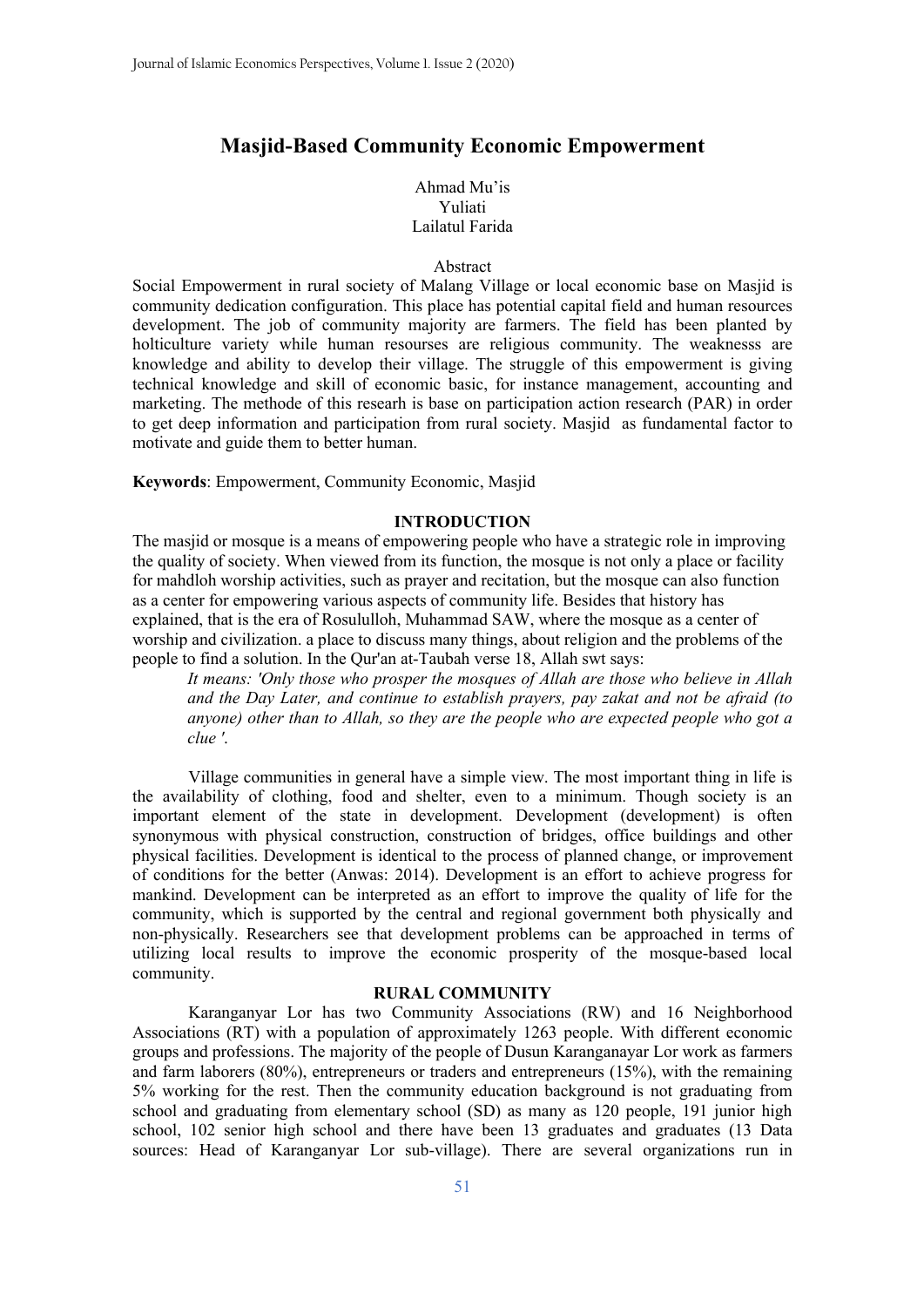Karanganyar Lor, namely youth clubs, family program group (PKK) and socio-religious organizations.

Karanganyar Lor community are Muslim. This area is equipped with worship facilities with 1 mosque, Baitussalam mosque and 4 mushallas scattered in the hamlet area. In religious activities, each RT has a group of *tahlilan*, *yasinan*, *diba'an* or *sholawatan* and *manakiban* which is held routinely every week. There are also activities in the Khataman Al Qur'an which are carried out every Friday. Besides that, the Wali pilgrimage is also held twice a year. The proceed of the guardian's pilgrimage activities are used to buy some items, such as; event tents, plastic chairs, and goats. Also finance other activities that are religious, halal bihalal.

From the results of the research, it is known that two things become interesting studies that can be explained. Namely aspects of the potential of natural resources of economic value and awareness of human resources (community) towards religion. Karanganyar Lor Village is an agricultural area that produces mainly vegetables and fruits, although there are also some people who work as craftsmen. Woven bamboo craftsmen for the needs of vegetable and fruit farmers. Second, the Karang Lor community, especially around the Baitussalaam mosque, has a good religious awareness because it has a love of mosques and prayer rooms, this is evidenced by the very good construction of the mosque. Also has 4 (four) musholla (small place of praying). The problem is the limited knowledge and experience of organizational management, financial management and marketing. So that later the focus of research-based community service will help provide training and coaching in these three aspects to be able to provide positive change. In order to empower the economy of the local community that is already running to become better and more competitive.

As previously explained, that Karangnongko Village, Poncokusumo Subdistrict, Malang Regency is far from urban areas, the majority of the people are religious as farmers, farm laborers and entrepreneurs. The vast agricultural land adds to the assets of life and natural beauty. The work program begins with mapping of various assets in an aspect according to the survey instrument guidelines. Later, the potential of the village can develop and improve the quality of the community in a sustainable manner. Various aspects that become a reference, such as improving and developing religious quality, improving and developing the economic and cultural quality of society.

#### **RESEARCH METHOD**

In the implementation of this Partipation Action Research (PAR), it uses two main sources: First, Primary sources. Sources are taken directly, by looking at the potential and problems that exist in the area. In this case the researcher interviewed the Karang Anyar Lor head (Kasun), community leaders, leader (*Takmir*) Baitussalam Mosque and Indonesian Moscue Bareu (DMI) poncokusumo. Second, secondary sources. data that has been processed into documents. This data was obtained not only from interviews and data from Karanganyar Lor Hamlet, Karang Nongko Village, Poncokusumo District, Malang Regency, but also come from data sources and other information that can be trusted.

Then data is collected simultantly, for the overall data collection and then analyzed immadiately. Data is collected from various sources are directly reviewed and confirmed at the data source for deepening, this is done continuously until no new things are found, then concluded. This conclusion needs feedback in order to get input from various parties to perfect an accurate conclusion-making effort.

This action research method is carried out by making the community the subject of research not the object of research. The community itself understands, seeks, finds and solves their own problems, whether they are social, economic, cultural, environmental and others. Researchers are limited to functioning as a companion who helps to solve their problems, with the hope that they will get used to dealing with all social problems and then try to solve them properly and usefully. The process of their active and joint involvement in solving each problem is a major contribution in this action research process.

From the results of research on objects in this action research, it is known that two things become interesting studies that can be explained. Namely aspects of the potential of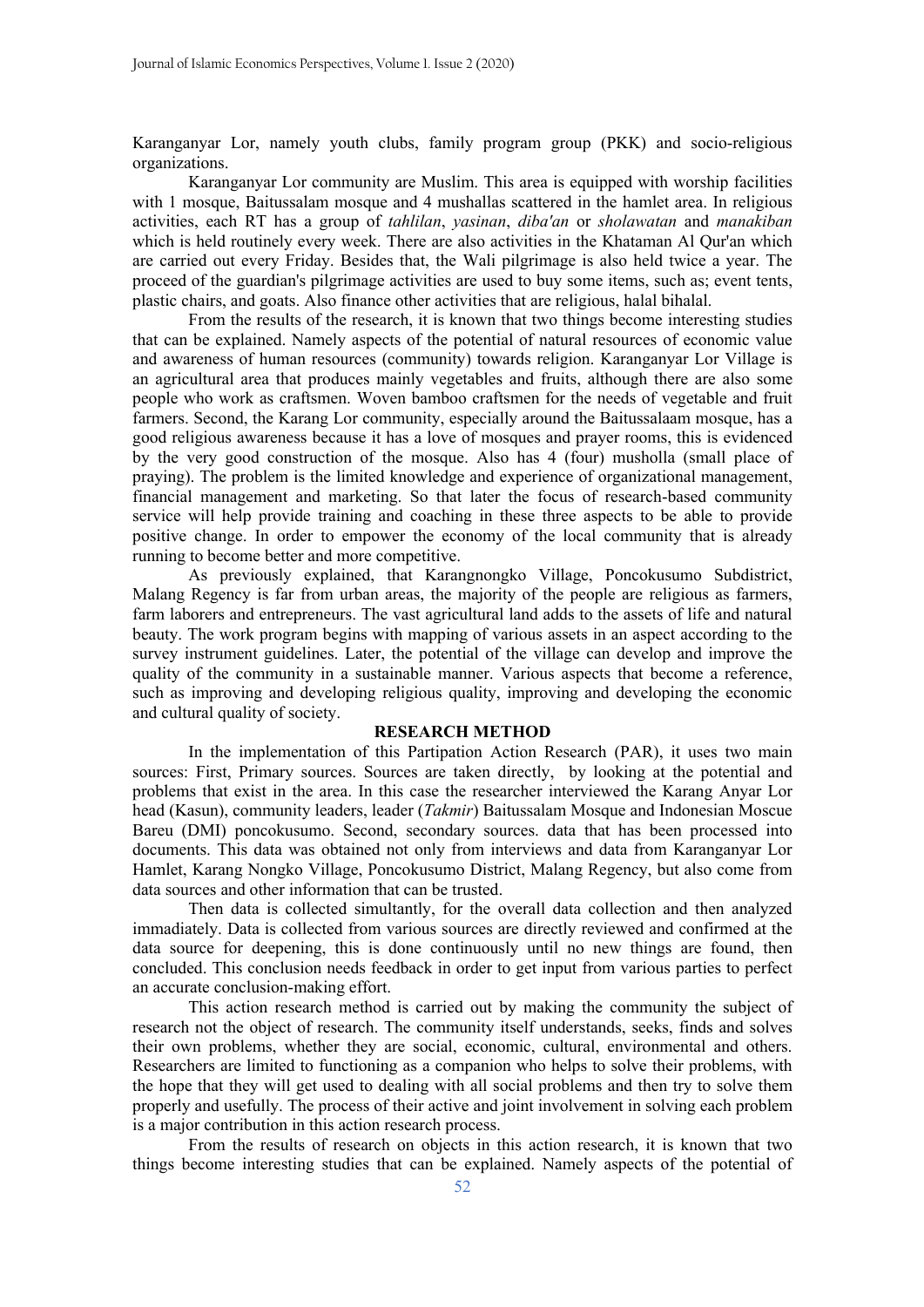natural resources of economic value and awareness of human resources (community) towards religion. Karang Anyar Lor is an agricultural area that produces mainly vegetables and fruits, although there are also some people who work as free worker or part time. Woven bamboo craftsmen for the needs of vegetable and fruit farmers. Second, the Karanganyar Lor community, especially around the Baitussalaam mosque, has a good religious awareness because it has a love for mosques and prayer rooms. This is evidenced by the construction of a very good mosque. Also has had 4 musholla. The problem is the limited knowledge and experience of organizational management, financial management and marketing. So that later the focus of research-based community service will help provide training and coaching in these three aspects to be able to provide positive change. In order to empower the economy of the local community that is already running to become better and more competitive.

# **THEORITICAL DISCOURSE**

# **a. Theory of Society**

Society is a collection of so many individuals-small or large-bound by a unit, custom, rite or specific law, and live together (Shihab, 2013: 421). Then there are those who categorize that community with community which means 'local community', which shows a citizen of a village, city, ethnicity, or nation. If members-

Although the Qur'an is not a scientific book - in its broadest understanding - the Muslim holy book has a lot to say about society. According to Shihab (2013), because the main function of the holy book is to encourage positive changes in society, or in the terms of the Qur'an: *litukhrijannaas minazh-zhulumaati ilan nur* (removing humans from complete darkness into bright light). In line with the function of the holy book, this dedication also seeks to encourage the community to change themselves towards a better, prosperous physical and spiritual life. Although a change that certainly requires a process that is not short. At least with the change in mindset of the community to be more towards positive progress is the main capital to realize these noble ideals.

Local people who have permanent and permanent residences, according to Soekanto and Sulistyowati (2013), usually have strong ties of solidarity as a result of the unity of their residence. Indeed in modern society, due to technological developments in telecommunications equipment, the ties to residence are somewhat reduced, but on the contrary it is increasingly expanding the area of local communities. In essence, local communities function as benchmarks to strengthen the relationship between social relations with certain regions. As an example, how strong outside influence is in agriculture in rural areas of Poncokusumo, about more efficient planting methods, the use of supporting fertilizers and so on, rural communities will tend to maintain traditional methods, namely the relationship with the land that provides them with a source of life.

Besides the existence of a solidarity bond between the local community there is also a need for a feeling of mutual need and developing the region, because with this attitude this will be able to form a stronger community. These feelings are called 'community sentiment', which have elements such as; affectionate, dependent, and need each other. Furthermore, sociologically, this local community can be seen from several criteria, first; population, second; area, wealth and population density in rural areas, third; special functions of the local community towards the whole community; and fourth; the relevant local community organizations (Soekanto and Sulistyowati: 2013).

In modern society, there are rural communities and urban communities. Rural communities have closer and deeper relationships than urban communities that tend to be individualistic. The life systems of village communities are usually grouped on the basis of a family system. The main villagers' livelihoods are from agricultural products. Off-farm jobs are merely an additional, or part-time result. Even though agriculture is a main element of rural community income, the way they are implemented is still very traditional. Traditional and less efficient farming methods they still use, because mechanization in agriculture is not yet known. Usually they farm solely to make ends meet and not for sale. This method of farming is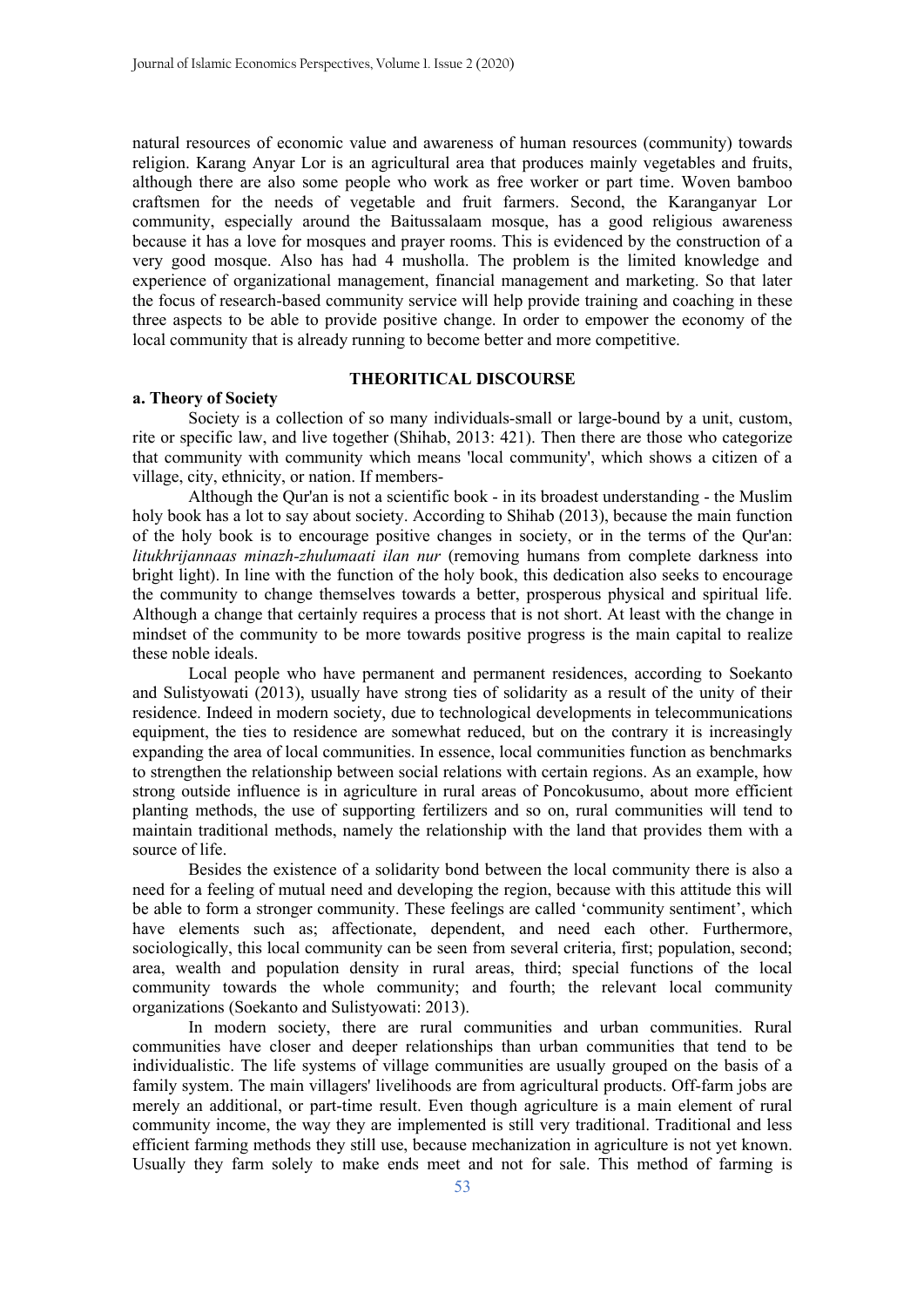commonly referred to as subsistence farming. They feel satisfied if the family's needs are fulfilled (Soekanto and Sulistyowati, 2013: 137).

When viewed from the standpoint of government, in rural areas, the relationship between the authorities and the people take place unofficially. Everything is done by deliberation. Because there is no clear and clear division of labor, a village authority has many positions and roles that are difficult to separate or differentiate. Even in remote areas, it is very difficult to distinguish the position and role of a village head, as well as being the leader of the village government as well as parents or traditional leaders who are always asked for advice, support and guidance on various interests. In essence, everything is centered or centralized in the village leader. It is different from cities, where everything has been clearly and clearly stipulated in the division and function of a leader.

# **b. Theory of Community Empowerment**

After describing the community's understanding and characteristics, a strategic empowerment for rural communities will then be presented. Where the emphasis is on empowering local potential, especially the economic potential of the region. As according to Anwas (2014) the potential that can be developed in the community consists of the potential possessed by individuals, the potential of the group, and also the potential possessed by nature, social and culture that exists around the area of their residence. Every individual has different needs and potentials. The potentials of individuals who are developed tend to vary, as do groups and between groups. Another case with the potential for areas that have similarities for individuals in the region.

Furthermore Anwas (2014) argues, the development of natural potential or natural resources must be based on processing the potential of local resources in the industrial structure. Activities such as exploitation of natural resources which are sold directly in raw conditions to the market can be difficult to encourage community independence. Before it should be sold, the potential of these local resources should be processed into semi-finished goods or attempted to become finished goods. Then for processing into semi-finished or finished goods requires quality human resources (HR) or competence in the field. In practice improving the quality of human resources in the community is not easy. This is related to habits that tend to have been entrenched hereditary. Therefore there is a need for self-awareness efforts, that each individual has the potential that can be developed. Then education, training, coaching or mentoring activities need to be carried out gradually and continuously.

Changing habit in communities to process natural resources to become semi-finished or finished goods is very beneficial. According to Anwas (2014), the benefits of developing quality human resources include; First, the value of the finished or semi-finished commodity will be far more valuable. Second, reduce unemployment because employment increases. Third, the ability and skills of the community will increase. Fourth, public awareness of the importance of education will increase along with market demands and developments. Fifth, the quality of life and welfare of the people will gradually increase along with the development of their abilities, skills and income. And sixth, the community becomes independent and prosperous.

#### **IMPLEMENTATION**

With managerial training that has not been organized, we will manage and assist in making the Karanganyar village community around the Baitussalam mosque provide higher economic value for the community. So that the income obtained can be arranged more managerially to become a professional business. Existing agricultural centers are expected to be able to run with professional managerial. In addition to the form of managerial activities that will be carried out in the hope that the industrial center will become professional and provide economic added value to the community, namely assistance in preparing financial reports or can be said with financial management. Financial management can be interpreted as management of financial functions. Broadly speaking, company functions can be grouped into four functions, namely: Marketing functions, financial functions, production functions, and personnel functions (Hanafi: 2010).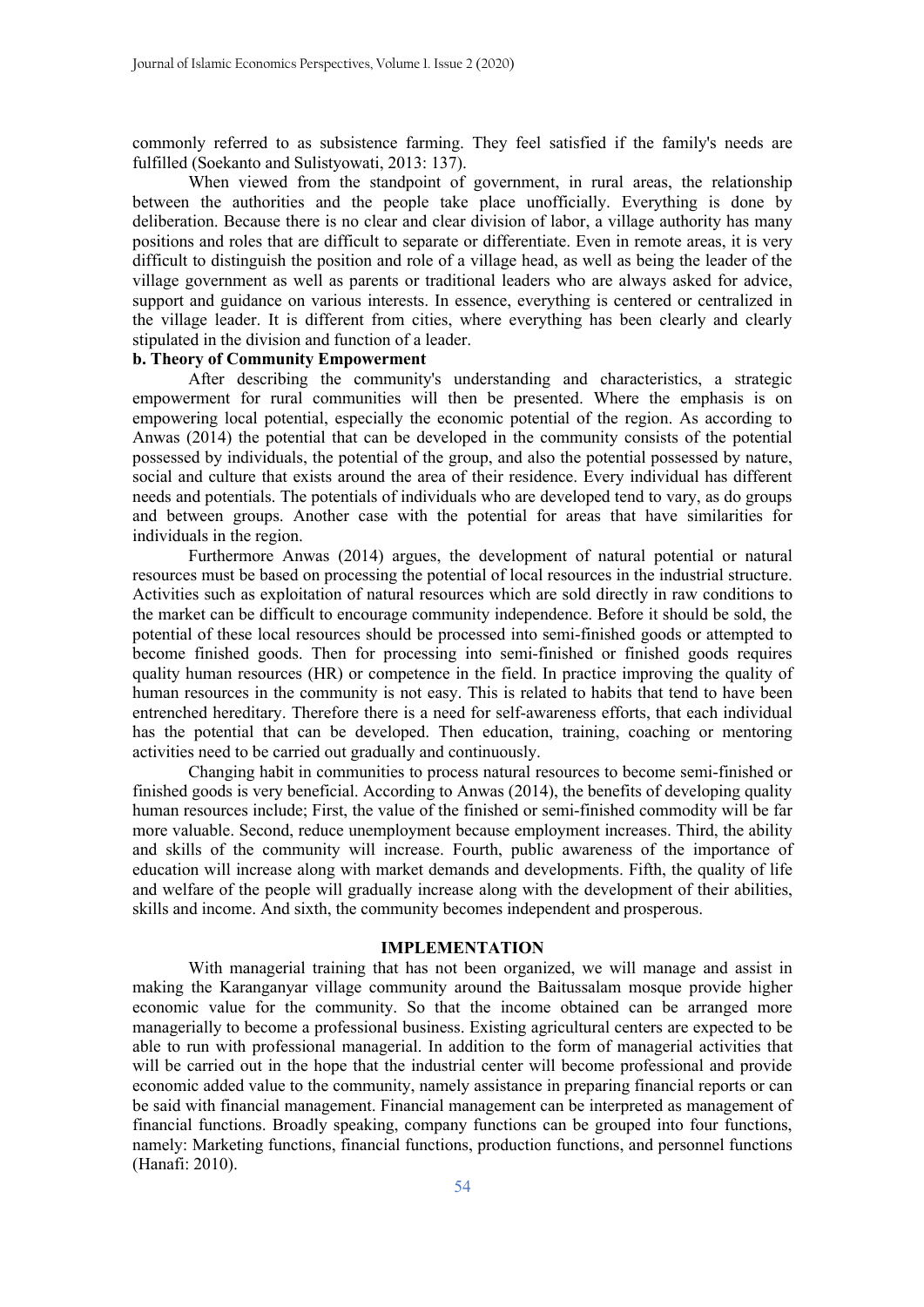As a miniature of an organization, the people in Karanganyar Lor village are included in it, can be categorized as a non-profit organization. That is a social organization that prioritizes the benefit of groups rather than individuals. Even if there are benefits, it will be enjoyed together. With the characteristics of rural communities who uphold togetherness they will try to advance the region together. Only the obstacles of knowledge and experience in economic development still need to be developed. So the focus of this service activity is training and coaching in the fields of management, financial reporting and materials about marketing. With the hope that it will provide insights and solutions to the marketing problems of agricultural products experienced by Karanganyar Lor farmers. Where so far only rely on foreign buyers or large capital without knowing the market price. So they often suffer losses because they fall victim to the price game of middlemen. In addition, creative efforts will emerge to innovate new forms of business based on local natural resources.

In developing the local economy there must be financial management. The management or financial management includes activities, first; Financial planning. With the understanding that financial planning is a process to achieve one's financial goals through integrated financial management planned. Internally and externally.

Second, financial management. Activities related to how to obtain and use and manage company finances to achieve the main objectives of the company. Then as for financial management activities, namely planning, organizing (including raising funds with the smallest possible cost, investing funds owned and sharing the results of profits in the form of dividends). Doing. Control. Financial institutions or financiers will lend or invest their funds, if the borrower, the applicant has a trusted business profile also has a very promising prospect. Business profile here by showing regular and accountable financial records. While the prospects that are easy to get an injection of funds at this time are those who are engaged in businesses based on food, crafts and information-technology (IT). Financing applies the 5C principle, namely, character, capacity, capital, collateral and conditions. And plus the 7P principle, are personality, party, purpose, prospect, payment, profitability, and protection.

Third, writing financial reporting. Businesses that do the writing carefully, regularly and continuously will make it easy for business actors to control their finances. Besides that, it will be a consideration for investors or financial institutions to invest their funds in entrepreneurs whose financial report are good and accountable.

The experience is the best teaching without proper knowledge and treatment will be ineffective and the benefits will be temporary. As an example of how the development of dragon fruit, tomatoes and so on are plummeted in the market due to over production, where without careful planning is still emotional, seasonal, resulting in not a huge gain but often loss. Because the existence of a farmer cooperative in Karanganyar Lor can be a solution for handling agricultural problems for the majority of farmers. That way it will provide economic and managerial benefits. Related parties, stakeholders, will easily provide technical and nontechnical assistance in an effort to improve the quality of life through the organization.

# **SCIENTIFIC DYNAMIC**

By this empowerment, many things can be discussed and developed. Theoretically, as expressed by Ibn Khaldun, the father of the social sciences of the World, who said that human are by nature political and that they can not be separated from a kind of social organization which in philosophical terms is called metropolis (*Madina*). This is the social organization ('umran). God made humans so that they had to get food to survive. Although they are given the potential to get this food, they are unable to meet their individual needs. They are encouraged to cooperate with each other to meet the needs of many people can be met (Alatas, 2017: 76). Simply put, Ibn Khaldun, explained that human society is undoubtedly (sunnatullah), humans are affected physically, psychologically and socially by the physical environment and humans are connected with the spiritual world, which is beyond sensory perception (Alatas: 2017)

In implementing an idea or ideas for the formation of a society that is empowered and independent above will not run smoothly as expected, of course it will face many challenges.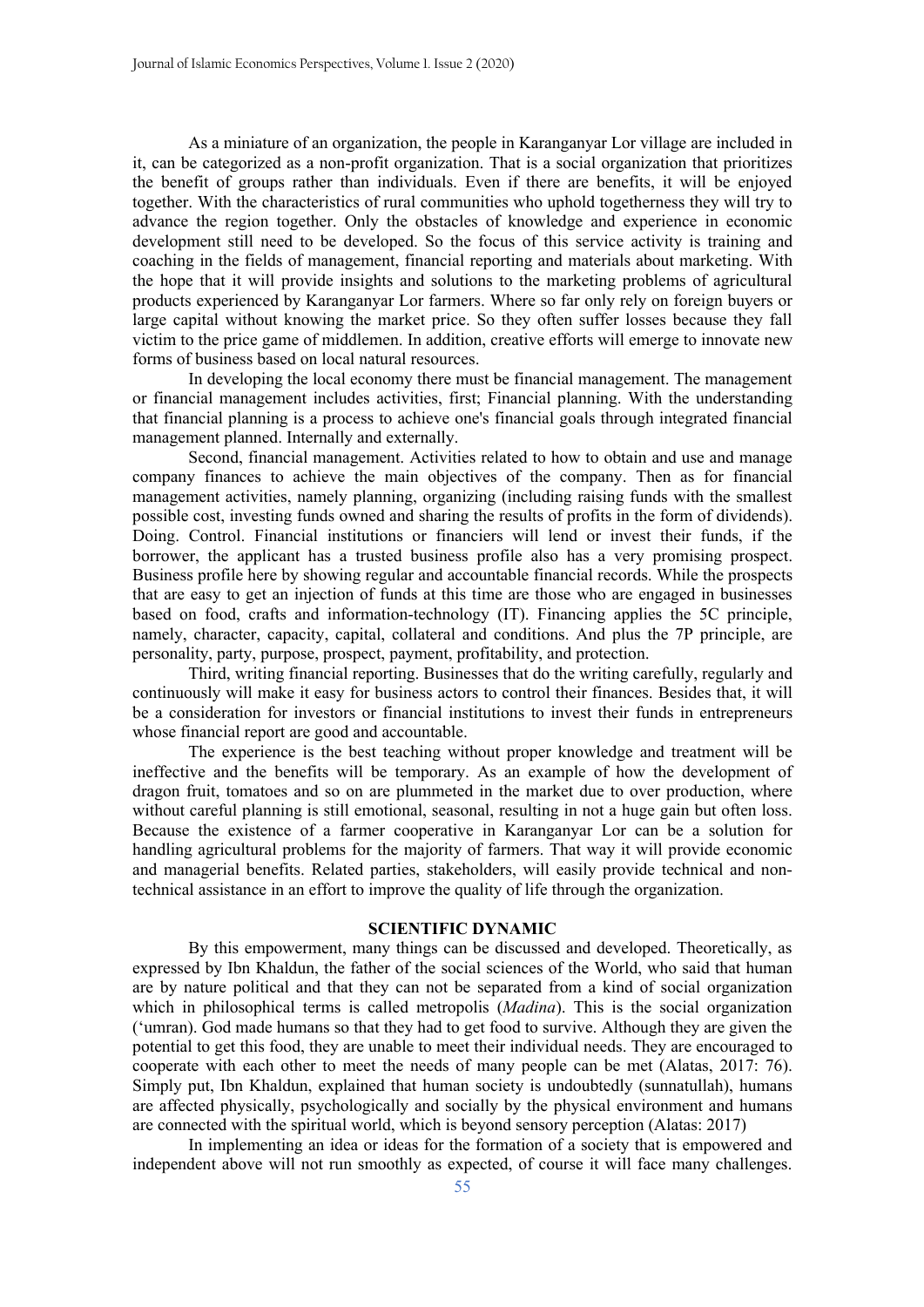According to Bryson (2005), there are at least four challenges faced. First, the human problem is management of attention and commitment. The attention of key people must be focused on issues, decisions, conflicts and policy preferences at key places in the organizational process and hierarchy. Second, the problem with the process is the management of strategic ideas into good currency. Unconventional wisdom is changed to conventional wisdom. Third, the structural problem is the management of part and overall relationships. Internal and external environment must be a very beneficial relationship. The fourth is an institutional problem is the implementation of transformative leadership. This is the most difficult problem, without the support of transformative leadership with accommodative and visionary character, it will be difficult to realize strategic planning to achieve expectations. Through institutional transformation, this can be solved. Such a transformation would not occur without strong leadership.

Ibnu Khaldun's previous explanation, that humans are naturally connected to the spiritual world, which is beyond sensory perception. That is, humans need the presence of religion in the dynamics of their lives. Islam teaches the balance of life, where through the holy book, which is in the first letter, al-Alaq verses 1-5, so that humans read the universe by always remembering the Creator, Allah swt. In line with the context of community empowerment, the element of the mosque cannot be released and the role of the mosque is very important to the dynamics of the community from the past as well as now.

The word mosque is repeated twenty-eight times in the Qur'an. The mosque is taken from the origin of the word sajada-sujud, which means obedient, submissive and submissive with respect and reverence. In everyday terms, a mosque is a building where Muslims pray. However, because the root contains the meaning of submission and obedience, according to Shihab (2013), the essence of a mosque is a place to carry out all activities that contain obedience to Allah swt. Therefore, the Qur'an surat al-Jin verse 18, for example, asserts that, It means: "... and indeed the mosques belong to Allah. Then do not worship anyone in it beside (worshiping) Allah "(Surah Al-Jin: 18).

If associated with this earth, the mosque is not just a place of prostration or a means of worship, a mosque is built on the basis of devotion, but the mosque is a place to carry out all human activities that reflect adherence to Allah Almighty. That way, the mosque becomes a base for Muslims to leave, as well as the port where they anchor. Therefore the Nabawi mosque in Madinah plays a variety of functions. Namely as a place; worship, consultation and communication, teaching and learning process, social compensation, military training, treatment of victims of war, peace and disputes court, receiving tofu, capturing prisoners and centers for information and religious defense (Shihab: 2013).

The mosque of the past can function widely because of other reasons: First, the state of the past which still holds fast to the values, norms and the soul of religion. Secondly, the ability of mosque coaches to link social condition and community need with mosque descriptions and activities. And third, the manifestation of government is carried out in the mosque, both individuals of government leaders who become *imam* or preachers or in the mosque's rooms which are used as a place for governance activities (*shura*) (Shihab: 2013).

Once the importance of the role of the mosque, then this community service, making the mosque as the basis of all community activities. The magnificent Baitussalam Karanganyar Lor Poncokusumo Mosque reflects, not only as a place of worship but as a place where community activities are centered. The community is so enthusiastic when it comes to the mosque, it can be seen even though the houses of the residents are so simple but a mosque that is very good for a rural size is a community self-help. Moreover, coupled with there are 4 (four) mushollas that are no less beautiful. Communities gather, deliberate and decide on community activities starting from the mosque. The community realizes that there is no end to all world activities, by making the mosque as a place to reflect all of its life activities, it becomes balanced in living life. Only what needs to be developed is the quality of the resources of the mosque, both the management and the youth or youth of the mosque. To have a variety of knowledge, both religious and conventional, especially about mosque management and financial management. Zakat, infaq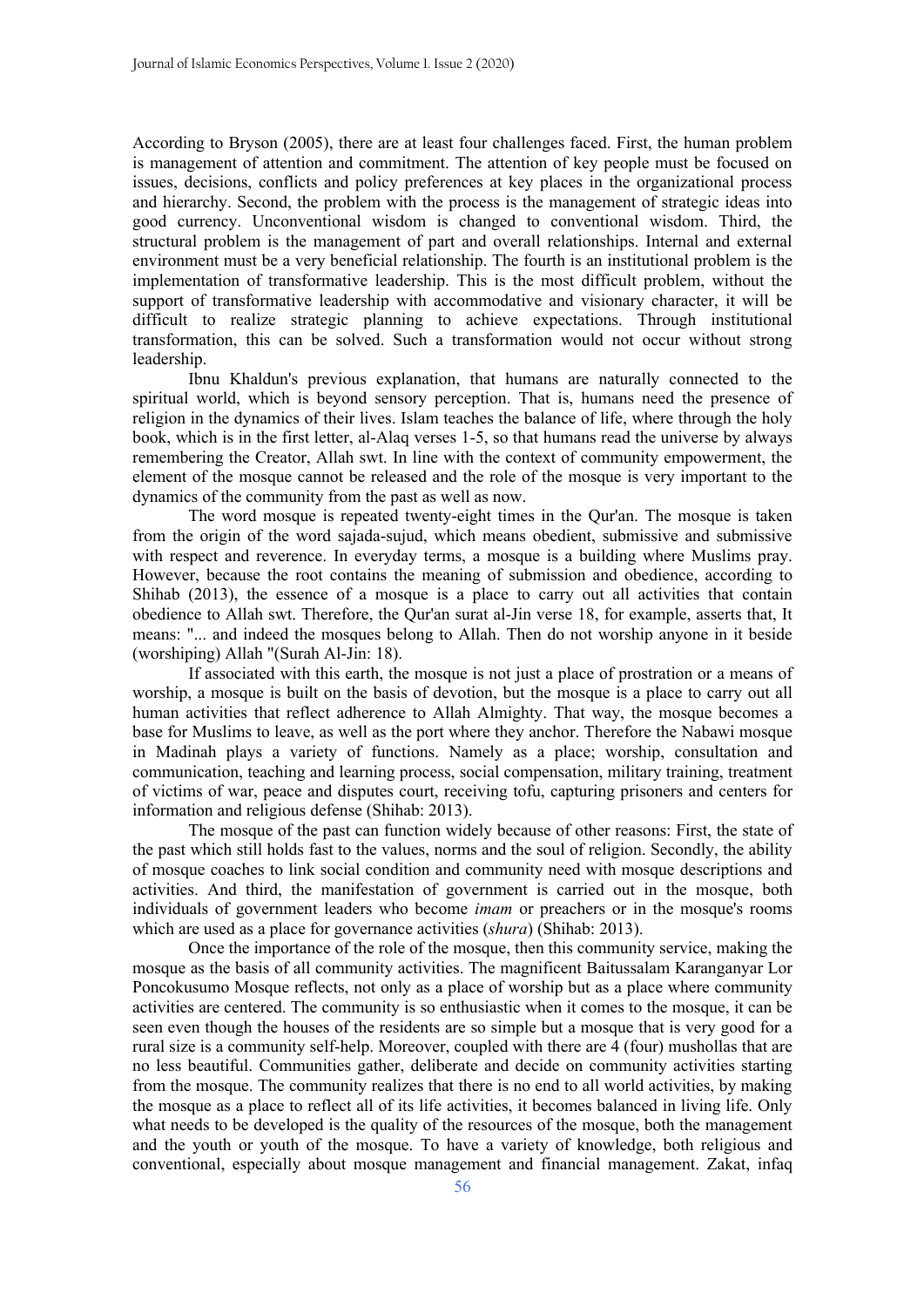and shodaqoh, which have been running routinely once a year, have improved their quality to be more developed in accordance with Islamic sharia. Because it has a very broad economic impact. Community empowerment can be started by giving meaning and developing the excavation and utilization of these sources. With so the function of the mosque more and more contribute to the local community.

With the explanation above, it also means that the mosque can be the center of the formation of the mankind unity (*ummah waahidah*) in the context of monotheism. A new hope in the middle of a complex and plural society, to build an ideal society or civil society based on a mosque. Where it not only revolves around the routine activities of worship (mahdloh) but, it has developed to a promising scope that is on the economic aspect (mu'amalah). Namely by making the mosque as a center for community economic development (Nugraha: 2010).

### **EMPOWERMENT THEORY**

Besides relating to the theory of getting to know the community and its characteristics, which have been presented previously. Researchers also learn about empowerment theory. Empowerment is a process to provide power to the weak (powerless) and reduce power (disempowered) to those who are too powerful so that the balance occurs. It can also be interpreted that empowerment is a way by which the people, organizations and communities are directed to be able to dominate or rule over their lives (Anwas; 2014).

The definition of empowerment above emphasizes the aspects of delegating authority, power, and the influence or transfer of power to individuals or society so that they are able to organize themselves and their environment according to their desires, potentials, and abilities. In empowerment, there is coaching, training and encouragement which is an educational process in an effort to improve the quality of individuals or communities so that they able to regulate themselves and their environment in accordance with their desires, potential and needs (Anwas: 2014).

In community there are certainly various obstacles. There are four challenges faced as stated by Bryson (2005). First, human problems, which need management attention and commitment. The attention of key people must be focused on issues, decisions, conflicts and policy preferences at key places in the organizational process and hierarchy. Second, the problem with the process is the management of strategic ideas into good currency. Unconventional wisdom is changed to conventional wisdom. Third, the structural problem is the management of part and overall relationships. Internal and external environment must be a very beneficial relationship. The fourth is an institutional problem is the implementation of transformative leadership.

The synergy commitment needs to be carried out, working together to achieve the expected goals and the integrity or joint commitment of various parties. *First*, the place for community activity to change by learning and following up. *Second*, the stakeholder holder of a figure or government, to confirm and facilitate what is needed by the community.

# **DISCUSSION**

Based on the action research approach in carrying out community some data and facts can be described as follows; *First*, Planning, which is mapping the condition of the Karanganyar Lor Village, Poncokusumo District, Malang Regency. Karanganyar Lor has two Community Associations (RW) and 16 Neighborhood Associations (RT) with a population of approximately 1263 people. With different economic groups and professions. The majority of the people of Karanganayar Lor village are working as farmers and farm laborers (80%), entrepreneurs or traders and entrepreneurs (15%), with the remaining 5% working for the rest. Then the background of community education is not graduating from school and completing elementary school (SD) as many as 120 people, 191 junior high school, 102 senior high school and there have been 13 graduates or graduates there are 13 people (Data source: Head of Karanganayar Lor). There are several organizations run in Karanganyar Lor , namely youth clubs, PKK and socio-religious organizations.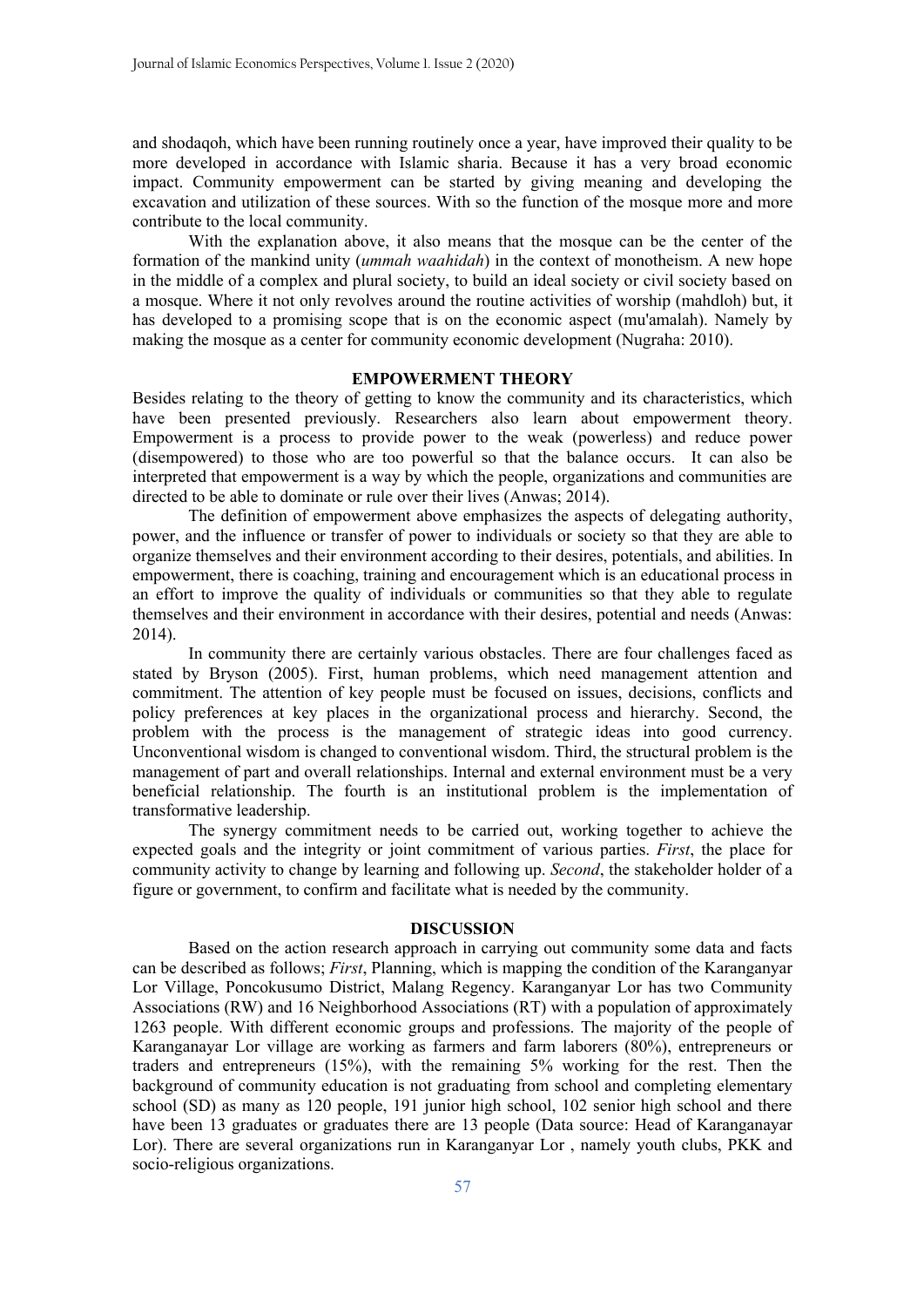*Second*, by looking at the general map of the Karanganyar Lor area above, an action was taken, namely carrying out the planned efforts in the Karanganyar Lor Poncokusumo. Namely approaching, discussing the potential of natural resources, human resources in East Karanganayar and have a strategic economic impact on the community. After being discussed and found the problem then find a solution to the solution that is by holding training and community economic development based on local potential.

*Third*, during the implementation of the activity, the researcher while observing the enthusiasm of the participants of the training and coaching at the Mosque. They are motivated to implement what is conveyed, even though it will require a mentoring process. By this situation carefully listened and tried to find a solution about what has not been implemented yet, then fix it, of course, taking into account the advantages and disadvantages.

*Fourth*, conduct feedback, which evaluates the strengths, weaknesses and successes that have been achieved, and see to what extent the problems encountered can be resolved. In this case an analysis of strengths, weaknesses, opportunities and threats abbreviated to SWOT can be offered. Where the formulation of strength is to see the potential that exists in the village of Karang Anyar Lor. Henceforth, it is maximized to become a potential of natural resources and solid human resources economically valuable. The vast area of agricultural land supported by educated resources is an important capital to make this Karanganyar Lor village empowered and independent. Then is the weakness, where the Karanganya Lor still applies traditional methods in managing its agricultural land and has not tried to use modern technology in order to get more efficient and effective results. In addition, innovation to look for other economic alternatives to sustain life has not yet been created, aside from capital reasons as well as courage to start. Next, the opportunity presented was like a good road, close to the highway for fast transportation access. Close to the center of the crowd, such as markets, sub-district or government centers, schools, tourism facilities and airports. If the opportunity is utilized properly, it will be very beneficial both in terms of economic and interest relations. *Finally*, arrived at the threat aspect. Leaving the condition of the region in a state of stagnation or road in place, not developing in a long time will be a threat in the future. Concern and motivation that are not built on continuously, especially after getting training, cause a decrease in enthusiasm for learning and practicing for maximum results.

#### **EXPECTATION**

In carrying out research-based community service in Karang Anyar Lor Hamlet, it has indeed been done in accordance with the provisions of the time. Because the time is so short of course many things need to be refined and followed up on. As excavation of existing potential is further developed. Modernization in terms of agricultural ecotourism needs to be initiated, the area and its main livelihood is agriculture. You could say this area is a center of agricultural. The term horticulture itself comes from the Latin language, hortus means garden and culture itself means farming. So in general, horticulture is all farming activities such as vegetables, fruits, or ornamental plants, where the land (garden or house yard).

With this training the researcher becomes aware of what is already and When people have started to know what they should be doing it will become easier to develop. Because the essence of empowerment is to give a mandate or power to individuals or communities to explore, manage, develop the potential of their territories according to their abilities. All of them depend on the will, sincerity and commitment of the local community to make them more empowered and independent. While researchers or service teams from tertiary institutions (or whatever institutions they come from) are only empowerers, coaches who are very limited in their time and abilities. In this case, the role of stake holder or regional stakeholders, the government of Poncokusumo sub-district of Malang is highly expected. Because they have human resources and capital through local budgets to provide technical and non-technical assistance.

Effective and efficient community empowerment needs to be socialized. The government seems rather difficult to provide assistance to the people even though they really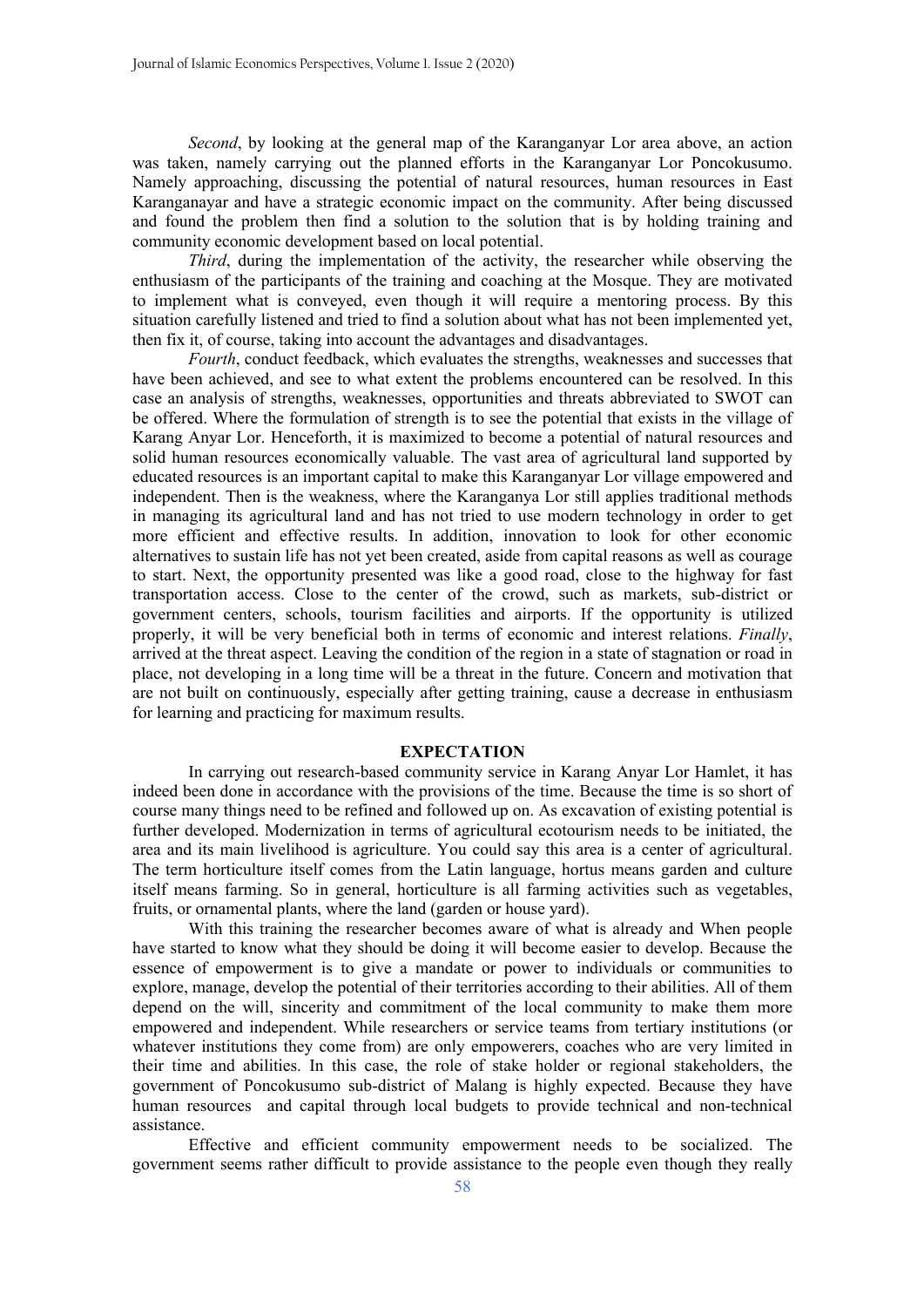need it. In the observation of stakeholders, the community can only ask for and spend a budget without making a significant contribution to the government. Therefore we need an effective strategy in community empowerment. The Funding assistance is important, because it is the main capital for the sustainable effort of community empowerment. But more important is how the sustainability and development of the empowerment process. Provision of capital and ongoing coaching would be very necessary. If the training runs smoothly and as needed, the community will not think about material assistance anymore. Because of the successful empowerment is when the community can be independent and prosperous.

Based on the focus of this research, namely the empowerment of regional (local) -based economy, together with stakeholders from the local government developed the concept of horticultural-based ecotourism in the Karang Anyar Lor region. A lot of land can be utilized in order to make the area one of the centers of agricultural production that is not only of economic value but also can attract consumers to enjoy the natural beauty around the famous poncokusumo region. They need assistance in managerial, organizational, financial management and marketing. While the government is expected to assist administration, financing and sponsorship. With the synergy of the triad consistently and simultaneously it is believed to be able to produce effective and efficient, efficient and efficient empowerment. Hopefully that hope comes true, may Allah grant it. Aamiin

#### **CONCLUSION**

Masjid or mosque-based community economic empowermant uses active research or participatory action research (PAR). Then the mentoring by the researcher is in the context of synergizing between fieldwork and mentoring that provides great benefits to the local community.

Karanganayar Lor is sub of Karang Nongko Village, Poncokusumo District, Malang Regency, east side of Malang town. Karanganyar Lor is one of 5 sub-areas in Karang Nongko Poncokusumo, which has the potential of horticultural agriculture (vegetables and fruits), mutual cooperation and religious characteristics.

The condition of the Karanganyar Lor community has two Community Associations (RW) and 16 Neighborhood Associations (RT) with a population of approximately 1263 people. With different economic groups and professions. The majority of the people of Karanganayar Lor work as farmers and farm laborers (80%), entrepreneurs or traders and entrepreneurs (15%), with the remaining 5% working for the rest. Then the background of community education is not graduating from school and completing elementary school (SD) as many as 120 people, 191 junior high school, 102 senior high school and there have been 13 graduates or graduates there are 13 people (Data source: Head of Karanganayar Lor). There are several organizations run in Karanganyar Lor, namely youth clubs, PKK and socio-religious organizations.

The strategy is the empowerment of a local economy based on mosques in the area around the Baitussalam Mosque of Karanganyar Lor, Karang Nongko Poncokusumo Malang. This mosque-based empowerment by providing training and coaching in general management, financial reporting or financial management and marketing.

The results of research hope that it can provide understanding and change to the community in the Baitussalam Mosque in economic terms to the next better direction. With the increase in the economy the community will remain religious, continue to balance between the interests of the afterlife and the world (*hablumminalloh and hablumminannas*) to get pleasure from Allah swt.